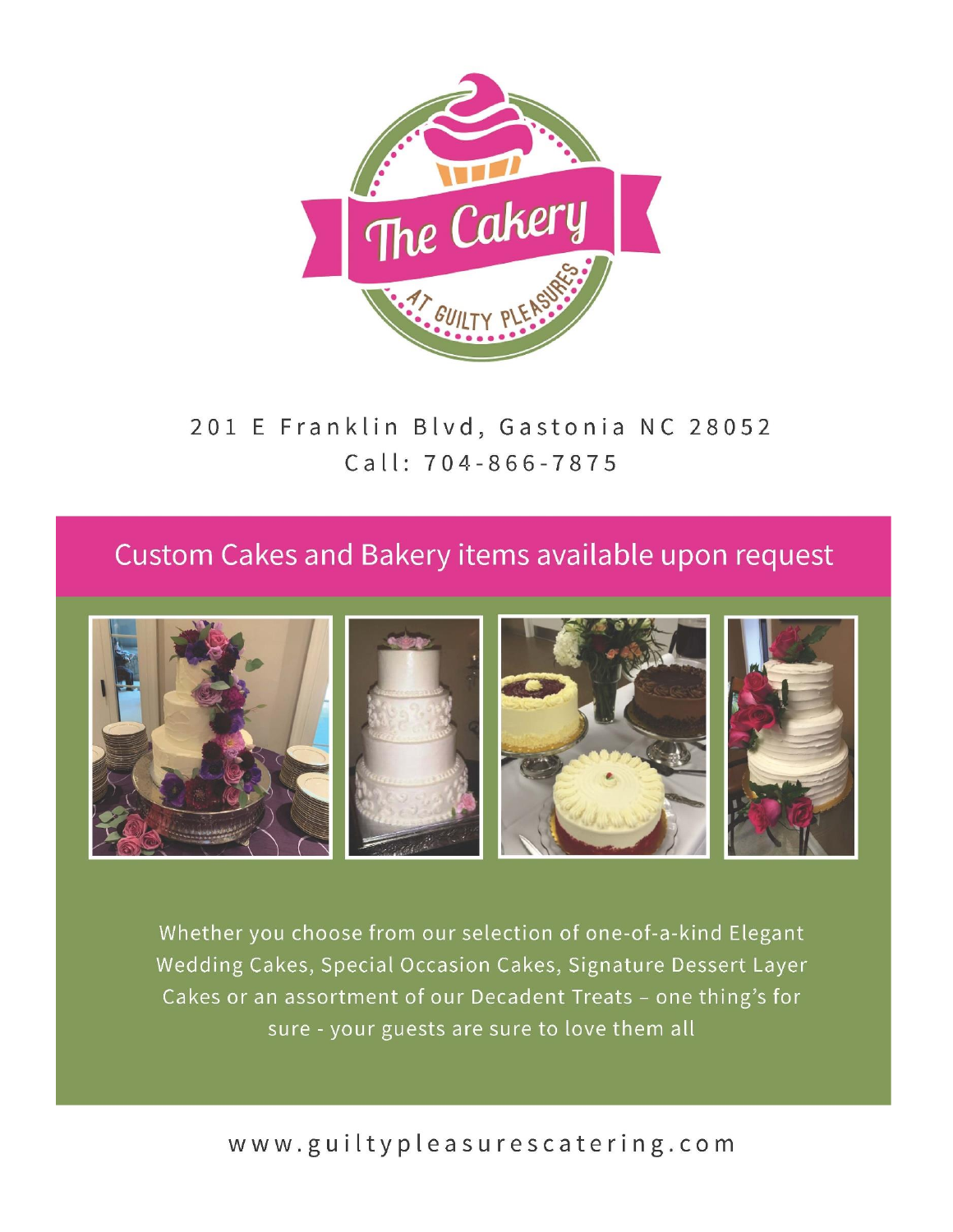

#### Bite Size Cookies - \$12/Dozen Large 3" Size - \$18

Chocolate Chip - Not your ordinary chocolate chip cookie - this one has oatmeal and pecans.

Oatmeal Raisin - Old fashioned, but still delicious.

Double Chocolate Chip - Truly a chocolate lover's delight. Got milk?

Peanut Butter - I make this one with chunky peanut butter.

Peanut Butter-Chocolate Chip - My peanut butter cookie with the volume turned up! Chocolate Chips make this unbelievably delicious!

Orange Cranberry Walnut - Dried cranberries, walnuts and orange zest make this my favorite.

White Chocolate Macadamia Nut - The "Contessa's" favorite - big chunks of macadamia nuts and white chocolate.

Sugar - This rich butter cookie is loaded with lots of sugar with more on top.

#### Brownie & Bar Triangles - \$20/Dozen

Pecan Bars - A pecan pie in a bar! A Shortbread crust supports the pecan pie filling on top.

**Blondie's – A** brownie without the chocolate. almost  $-$  just a few white chocolate chips and pecans.

Lemon Bars – A light cookie crust is topped lemon filling and baked into a delicious bar.

**Fudge Brownies –** My delicious chocolate brownie – got milk?

Walnut Brownies - My delicious chocolate brownie packed full of walnuts.

Raspberry Oatmeal Bars - Yummy layers of oatmeal and raspberry jam!

**Monster Bars** – Multiple layers of decadent treats – very rich, very satisfying!

PB&J Bars - Peanut and cookie crust filled with jam and then more peanut butter. YUM!

#### Pound Cakes - \$40/Large

Sour Cream Almond - This luscious pound cake has a slight almond flavor that gives it its name. I drizzle a vanilla glaze on the cake while it's still warm.

Chocolate - My Father's favorite, truly a chocolate lovers' delight – moist and delicious, drizzled with chocolate ganache.

Lemon – This light and moist cake is iced with a sweet and tangy lemon glaze.

Peanut Butter - My son Ryan's favorite – iced with milk chocolate ganache and then topped with bits of peanut butter cups.

Red Velvet - This cake's gorgeous velvety red color is blanketed in a decadent cream cheese frosting and then topped with coconut & walnuts.

Cherry - Packed full of maraschino cherries, this cake is then iced with cream cheese and topped with cherries, coconut and pecans.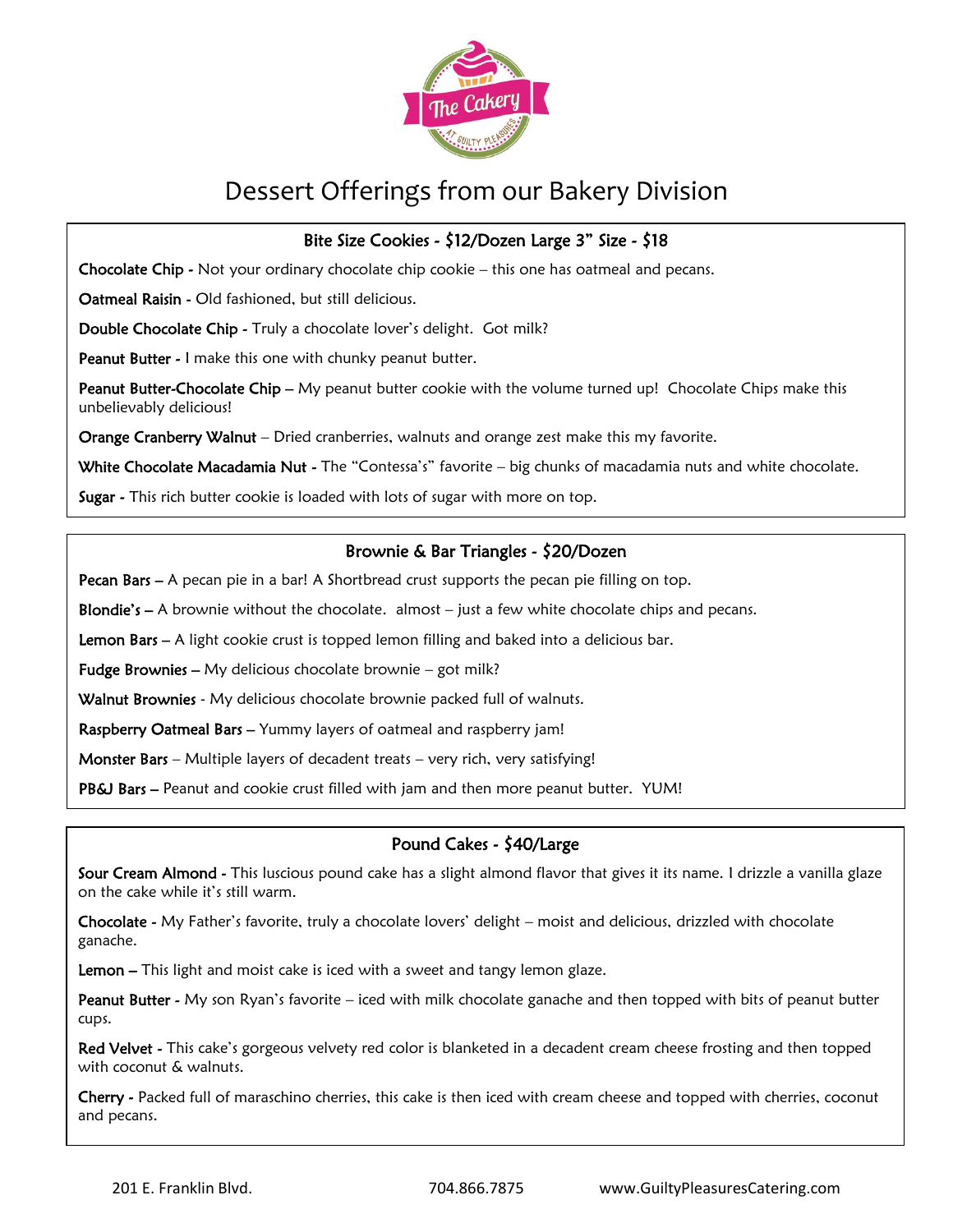

# Cupcakes & Layer Cakes

Royal Vanilla – Light Vanilla Cake Layers are filled with our signature luscious French Vanilla Buttercream. We then decorate the sides and top with White Chocolate Décor.

Hummingbird Cake - Pecan, Coconut, Pineapple and Banana cake layers are filled and frosted with a cream cheese frosting and then topped and garnished with more pecans.

Orange Crème Cake - Just like the frozen dessert pop we all had as a kid. This luscious orange cake is filled with cream cheese filling and frosted with orange buttercream. We decorate the sides with white chocolate curls.

Cherry Lemon Sun Drop Cake – Cherry infused lemon cake layers are filled and frosted with our Cherry Lemon Sun Drop Buttercream and decorated with more maraschino cherries.

Bananas Foster Cake - Banana cake layers are filled and frosted with a banana and pecan buttercream. We drizzle a rum infused caramel across the top and decorate with pecans.

Chocolate Decadence Cake – Layers of moist devil's food cake are filled and frosted with rich chocolate fudge frosting. We finish it off with dark chocolate curls and then we pour a glossy milk chocolate ganache on the top.

German Chocolate Cake – Coconut-Pecan filling is layered between moist delicious German chocolate cake layers, and then frosted with rich chocolate buttercream frosting. We generously top it off with more Coconut-Pecan filling and decorate the sides with coconut & pecans.

Red Velvet Cake – Gorgeous and rich red velvety cake layers are filled and frosted with a whipped cream cheese frosting and then decorated with beautiful sugar rose buds. The sides are decorated with more red velvet cake crumbs.

Coconut Crème Cake – Coconut flavored cake layers are filled and frosted with a delicious coconut crème. We then cover the sides of the cake with toasted coconut.

Carrot Cake - My version of this cake includes raisins, walnuts, coconut and of course carrots with just the right amount of spices frosted with a whipped cream cheese frosting and decorated with little sugar carrots on top. The sides are decorated with crushed walnuts.

Cookies & Dream Cake - Moist devil's food cake layers are separated with one layer of vanilla cake, then filled and frosted with a delicious cookie infused whipped cream cheese frosting. The top is decorated with individual cookies. Don't fight over the cookies please!

Lemon Supreme Cake - Light lemony cake layers are filled with sweet tangy lemon filling and then frosted with our lemon buttercream frosting. The top is decorated with more lemon filling and white chocolate curls.

Peanut Butter Cup Cake - Always a favorite - this devil's food cake is filled and frosted with our super rich peanut butter buttercream and the top is decorated with bits of Peanut Butter Cup candy and chocolate ganache drizzle.

Strawberry Swirl Cake - Moist strawberry cake layers are filled with fresh strawberry puree and then we cover the cake with strawberry buttercream and top it off with fresh strawberries in glaze.

Grasshopper Cake – Crème de menthe infused devil's food cake layers are filled and frosted with a mint flavor infused buttercream frosting. The top is decorated with dark chocolate filigree and chocolate ganache drizzle.

**Banana Split Cake**  $-$  Just like the ice cream dessert  $-$  Layers of devil's food cake, vanilla cake and strawberry cake are filled with ganache, strawberry puree and crushed pineapple. The entire cake is covered in a delicious banana cream frosting. We decorate the top with rainbow sprinkles, maraschino cherries and garnish the sides with dried peanuts.

White Chocolate Raspberry Cake - Light vanilla cake layers are filled with raspberry puree and frosted with a white chocolate buttercream frosting. The top is decorated with more raspberry puree and white chocolate curls.

Black Forest Cake - Rich devil's food cake layers are filled with fresh whipped cream and tart cherry filling and then the entire cake is frosted in decadent milk chocolate ganache and then decorated with chocolate curls.

Peaches & Cream Cake - Luscious Peach Flavored Cake Layers and filled with a peach puree filling and frosted with Peach Buttercream and then decorated with chocolate curls.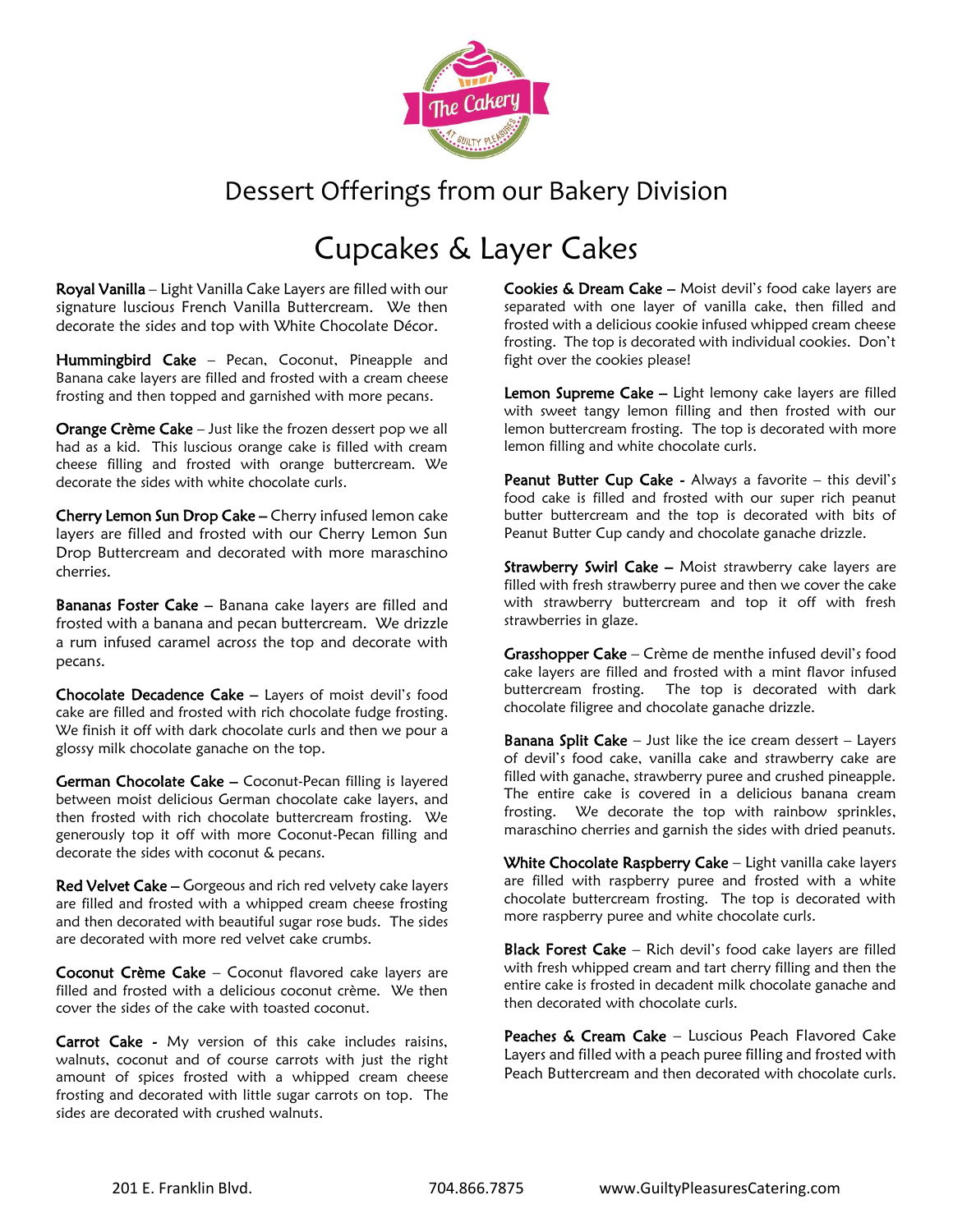

## Pies

**Sweet Potato** – Who doesn't love a good sweet potato pie, made from fresh sweet potatoes in a traditional pie crust. \*SEASONAL \$15

**Pumpkin** – The Holidays wouldn't be the same with a traditional pumpkin pie. \*SEASONAL \$15

**Bourbon Pecan** – We've turned up the volume with our Bourbon Pecan pie – it's oh so good and flavorful. \$20

**Dutch Apple** – Our take on the traditional Apple pie piled high with a crumble topping. \$18

**Lemon Meringue** – Made from real lemons squeezed in house for the freshest of juice. We put a mile-high meringue on top. \$18

**Key Lime** – Jimmy Buffet would be proud with my Key Lime Pie – Key Lime juice, lime zest and lots of other wonderful ingredients fill a graham cracker crust and garnished with lime zest infused whipped cream. \$18

**Cherry** – Tart and sweet, you can't go wrong with a traditional Cherry Pie. \$18

Peach – A wonderful summertime favorite. The only this pie needs a big ol' scoop of vanilla ice cream! \$18

**Strawberry** – My strawberry is reminiscent of the famous "Shoney's" Strawberry Pie. Lots of fresh strawberries in a glaze with a whipped cream border on top. \$18

Coconut Crème – My "Contessa's" favorite. A delicious coconut custard with a beautiful meringue on top browned just to perfection. \$18

**French Silk** – Silky smooth Chocolate Filling in a traditional pie crust with a glorious whipped cream topping and chocolate shavings make this pie hard to resist. \$18

**Derby Pie** – We start with our tradition Pecan Pie and add chocolate chips to it. An old Southern favorite. \$20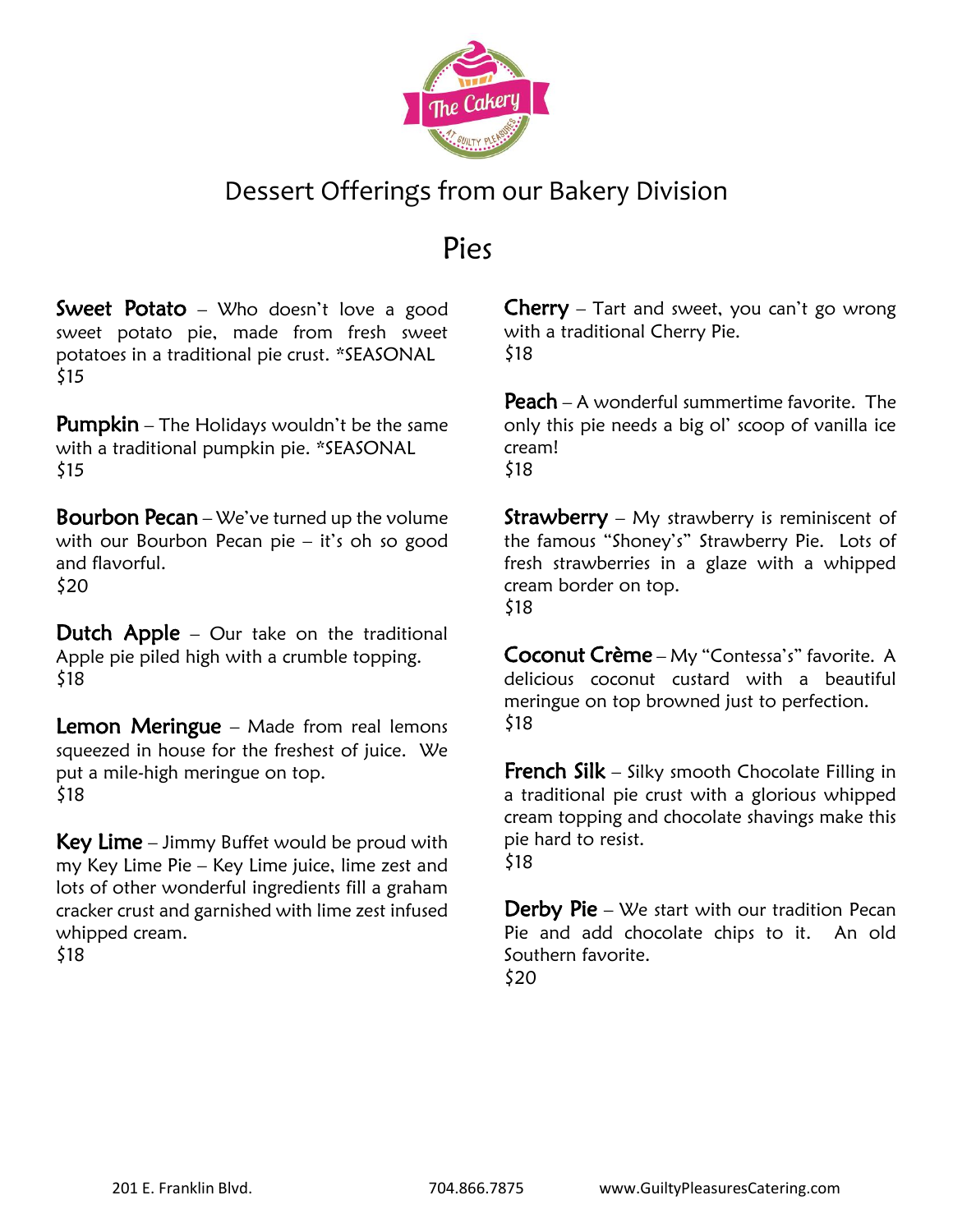

# Trifles/Cobblers

**Banana Pudding** - Cool Banana Cream Filling is chocked full of Fresh Bananas and Vanilla Wafers and then spread with Fresh Whipped Cream and garnished with more Vanilla Wafers. When you think Southern – Banana Pudding is it! \$3.50 PP

**Mocha Trifle** – Chocolate Custard is layered with Devil's Food Cake and topped with Fresh whipped Cream and Chocolate Shavings for garnish. \$3.50 PP

**Strawberry Chiffon Trifle** – Vanilla Custard, French Vanilla Cake, Fresh Strawberries and topped with Fresh whipped cream and White chocolate shavings. \$2.50 PP

**Lemon Trifle** – Light Lemon Cake square are draped in luscious lemon custard and topped with Lemon Zest infused Fresh whipped cream and Lemon Shortbread cookies for garnish. \$3.50 PP

**Tiramisu** – Our version starts with lady fingers soaked in coffee and layers with a creamy cheesecake filling, then topped with Fresh whipped cream and dusted with cocoa. \$3.50 PP

**Banana Split Trifle** – Strawberry, Vanilla & Chocolate Cake Squares are Layered with Vanilla Custard, Fresh Bananas and Strawberries then topped with Fresh whipped cream and toasted coconut and chopped peanuts. \$3.50 PP

**Apple Cobbler** – sweet tender apples are baked with lots of butter and a delicious poured spiced crust. Quick – somebody grab the ice cream! \$4 PP

**Peach Cobbler** – Sliced Peaches are dusted with cinnamon, tossed with Blackberries and baked with lots of butter and a delicious poured crust. \$4 PP

**Cherry Cobbler** – Bing Cherries in glaze are baked with lots of butter and a delicious poured crust. \$4 PP

**Blueberry Cobbler** – Our delicious blueberry fi is baked with lots of butter and a delicious poured crust. \$4 PP